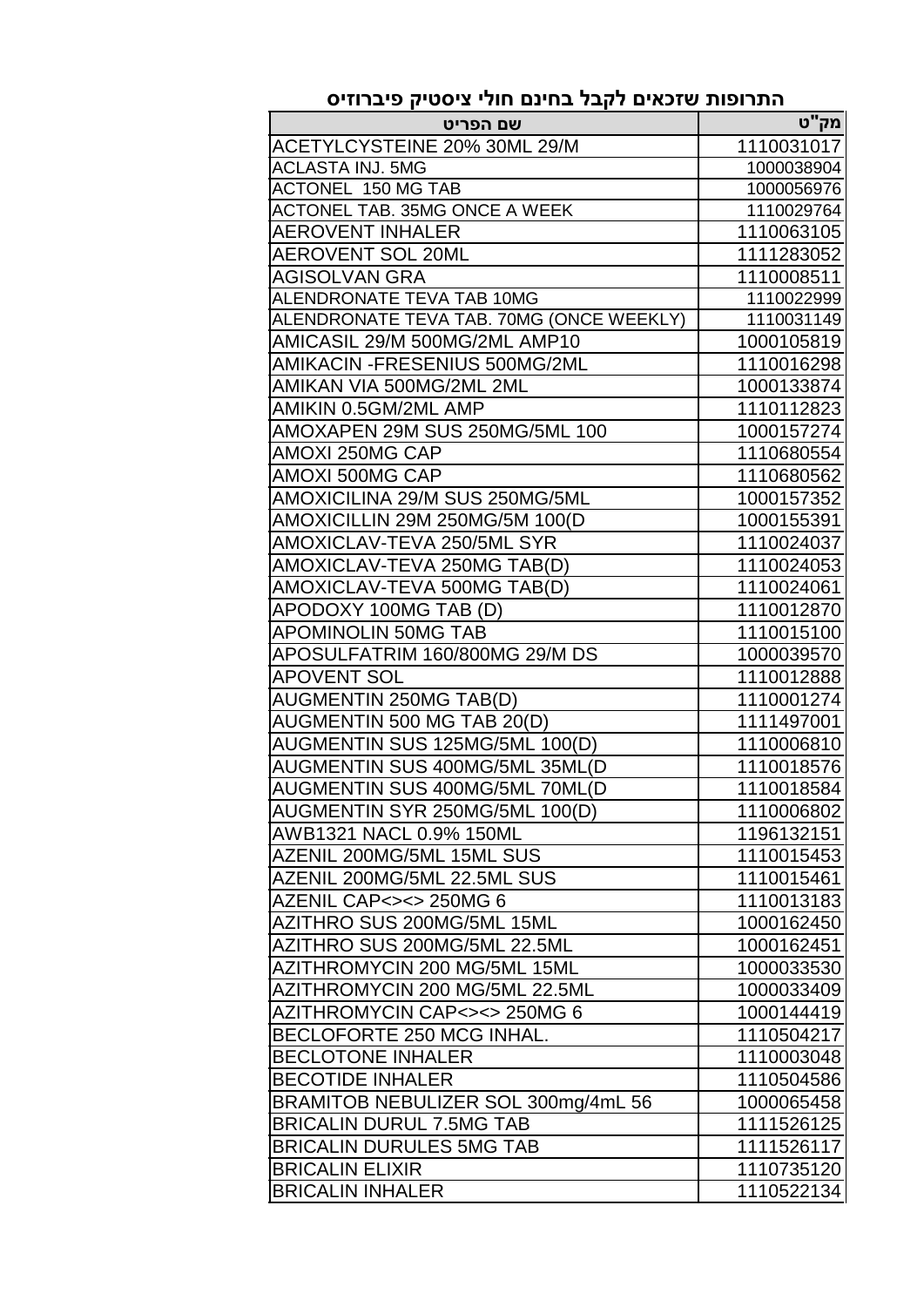| <b>BRICALIN SOL</b>                   | 1111286191 |
|---------------------------------------|------------|
| <b>BRICALIN TAB</b>                   | 1111526095 |
| <b>BRICALIN TURBUHALER INH 0.5MG</b>  | 1110009003 |
| BRICANYL 29/M TURB.INH 0.5MG          | 1000118060 |
| <b>BUDESONIDE STERIN.0.5MG/2M SUS</b> | 1000058086 |
| <b>BUDESONIDE STERIN.1MG/2ML SUS</b>  | 1000060925 |
| <b>BUDICORT 100MCG TURBUHALER</b>     | 1110002351 |
| <b>BUDICORT 200 MCG/1 INHAL.</b>      | 1110525052 |
| <b>BUDICORT 200MCG TURBUHALER</b>     | 1110002360 |
| <b>BUDICORT 200MCG/INH 120INH</b>     | 1000051047 |
| <b>BUDICORT 50 MCG/1 INHALER</b>      | 1110525001 |
| <b>BUDICORT RESPULES 0.5MG/2ML</b>    | 1000061325 |
| BUDICORT RESPULES(20)1MG/2ML          | 1000051387 |
| CAYSTON VIA 75mg 84                   | 1000087108 |
| CECLOR 125MG/5ML SYR                  | 1111388504 |
| CECLOR 250MG CAP                      | 1110002386 |
| CECLOR 250MG/5ML SYR                  | 1111388555 |
| <b>CECLOR 500MG CAP</b>               | 1110002394 |
| CEFACLOR-TEVA 250MG SYR               | 1110021674 |
| CEFACLOR-TEVA 500MG CAP               | 1110021666 |
| CEFALOR 125MG/5ML SYR                 | 1110016620 |
| CEFALOR 250MG/5ML SYR                 | 1110016638 |
| <b>CEFALOR 500 CAP</b>                | 1110006225 |
| CEFORAL 125MG SYR                     | 1110004885 |
| CEFORAL 250MG (10) CAP                | 1110027907 |
| CEFORAL 250MG CAP                     | 1110004869 |
| <b>CEFORAL 250MG SYR</b>              | 1110004893 |
| <b>CEFORAL 500MG CAP</b>              | 1110004877 |
| CEFOVIT 125MG SYR                     | 1111396370 |
| CEFOVIT 250MG CAP                     | 1110675127 |
| <b>CEFOVIT 250MG SYR</b>              | 1111396388 |
| CEFOVIT FORTE CAP 500MG 20            | 1110675208 |
| <b>CEFTAZIDIME FRESENIUS VIA 1G</b>   | 1000126140 |
| <b>CEFTAZIDIME TEVA INJ 1G</b>        | 1000068583 |
| CEFTAZIDIME-VIT VIA 1G 10             | 1000137460 |
| CEFURAX 250MG TAB                     | 1110030231 |
| <b>CEFURAX 500MG TAB</b>              | 1110030240 |
| <b>CEROXIM 250 MG TAB</b>             | 1000007799 |
| <b>CEROXIM 500 MG TAB</b>             | 1000033242 |
| <b>CIDOMYCIN AMP</b>                  | 1110232004 |
| CIPRO 100MG/ML 29/3<><>SUS            | 1110021518 |
| CIPRODEX 250 MG TAB                   | 1000034513 |
| <b>CIPRODEX 500MG TAB</b>             | 1110031181 |
| <b>CIPRODEX 750MG TAB</b>             | 1110028784 |
| CIPROFLOXACIN INF 2MG/1ML100ML        | 1000155088 |
| CIPROFLOXACIN INF2MG/1ML 200ML        | 1000155087 |
| CIPROFLOXACIN TEVA 400MG AMP          | 1000077554 |
| ICIPROFLOXACIN-TEVA 250MG TAB         | 1110026439 |
| CIPROFLOXACIN-TEVA 500MG TAB          | 1110026420 |
| CIPROFLOXACIN-TEVA 750MG TAB          | 1110026412 |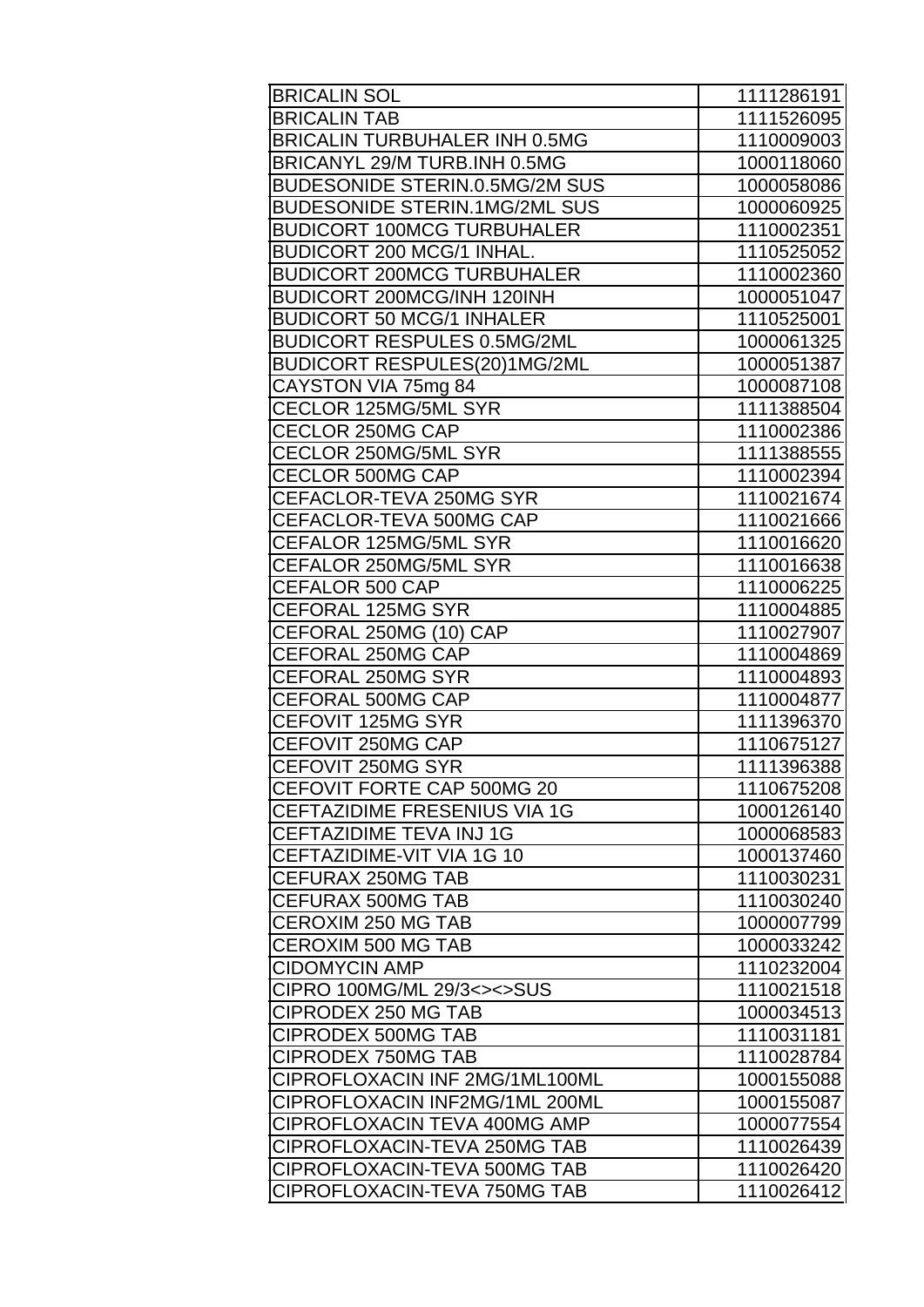| CIPROFLUXACIN TEVA INFUS.200MG | 1000077252 |
|--------------------------------|------------|
| CIPROGIS 125MG (N) TAB         | 1110017707 |
| <b>CIPROGIS 250MG TAB</b>      | 1111560307 |
| <b>CIPROGIS 500MG TAB</b>      | 1111560323 |
| <b>CIPROGIS 750MG TAB</b>      | 1111560358 |
| CIPRO-TEVA INF 2MG/1ML 100ML   | 1000121271 |
| CIPRO-TEVA INF 2MG/1ML 200ML   | 1000121272 |
| CIPROXIN 100MG/50ML AMP        | 1110159005 |
| CIPROXIN 200MG/100ML AMP       | 1110159056 |
| CIPROXIN 50MG/ML 29/M SUS 100  | 1110020899 |
| CLAVAMOX SUS 125MG/5ML 100ML(D | 1110026218 |
| CLAVENTIN 250MG/5ML SYR        | 1110034318 |
| CLINDAMYCIN 29/M SOL 75MG/5ML  | 1000169120 |
| CLINDAMYCIN 29M O.SOL 75MG/5ML | 1000180562 |
| <b>COLIRACIN 1MIU AMP</b>      | 1110165005 |
| COLISTIN IMPORT 29/M 1MIU AMP  | 1000028783 |
| COTRIM-K 29/M SUS 240MG/5ML    | 1000175339 |
| CREON 10000 CAP (150MG) 100    | 1110001380 |
| CREON 25000 CAP (300MG) 100    | 1110000502 |
| CREON 25000 CAP(300MG) 50      | 1000137027 |
| CREON MICRO GRA 60.12MG 20G    | 1000119621 |
| <b>CROMUNAL INHALER</b>        | 1112444327 |
| <b>CROMUNAL NASAL SOL</b>      | 1110971877 |
| <b>CRONASE NASAL SPR</b>       | 1110007310 |
| DALACIN C 150MG CAP 16(D)      | 1000113338 |
| DALACIN C CAP 300MG 16(D)      | 1000179709 |
| DALACIN-C 150MG CAP 100(D)     | 1110653662 |
| DALACIN-C 75MG/5ML 29/M SYR(D) | 1111390045 |
| DANALONE 15MG/5ML 60ML SYR     | 1000001029 |
| DEPO MEDROL 40MG 1ML I.M AMP   | 1110176554 |
| DEPO MEDROL 40MG/1ML+LIDOCAINE | 1000053889 |
| DEPO MEDROL 80MG 2ML I.M AMP   | 1110176635 |
| DEPO MEDROL 80MG/2ML+LIDOCAINE | 1000053890 |
| DEXAMETHASONE TAB 0.5MG 30 (D) | 1111610045 |
| DEXAMETHASONE TAB 2MG 50 (D)   | 1111610126 |
| <b>DIABITEX 250MG TAB</b>      | 1111612099 |
| DISEPTYL FORTE 160MG/800MG CPL | 1110023766 |
| DISEPTYL SUS 240MG/5ML 50ML    | 1110023154 |
| DOXY CAP 100MG 10 (D)          | 1110014341 |
| DOXYLIN TAB 100MG 10 (D)       | 1111650420 |
| <b>DOXYTRIM TAB</b>            | 1110013140 |
| <b>E-MYCIN TAB</b>             | 1111656304 |
| <b>ERYC CAP</b>                | 1110660502 |
| <b>ERYTHROL 200 SYR</b>        | 1110006152 |
| <b>ERYTHROL 400 SYR</b>        | 1110006160 |
| ERYTHROMYCIN SF 29/M 250MG/5ML | 1000092985 |
| <b>ERYTHRO-TEVA 200MG SYR</b>  | 1111393001 |
| <b>ERYTHRO-TEVA 250MG TAB</b>  | 1111674280 |
| <b>ERYTHRO-TEVA 400MG SYR</b>  | 1111393010 |
| <b>ERYTHRO-TEVA 500MG TAB</b>  | 1111674299 |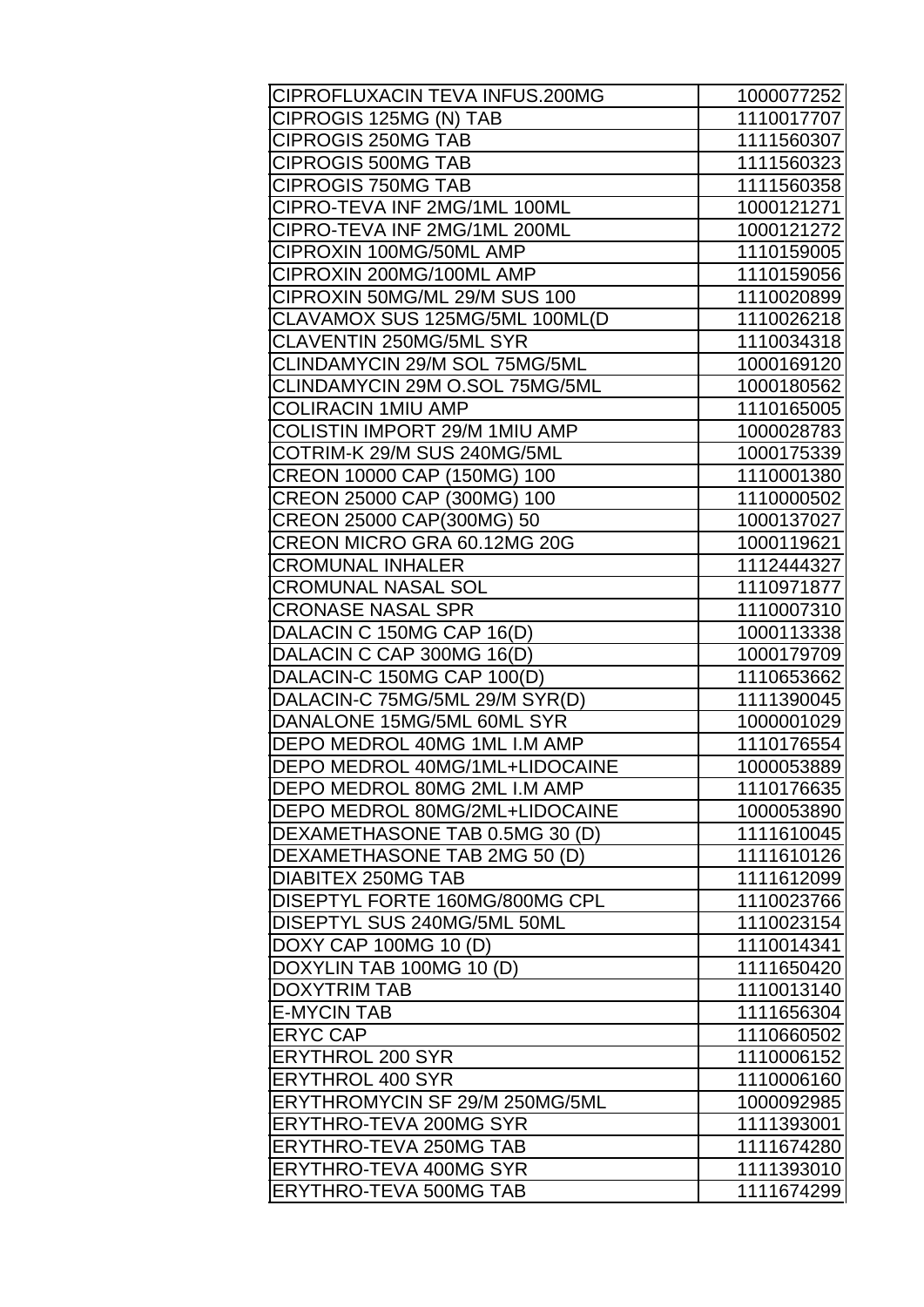| <b>FLIXOTIDE 125MCG INH</b>                                                | 1110008066               |
|----------------------------------------------------------------------------|--------------------------|
| FLIXOTIDE 250MCG INH                                                       | 1110008074               |
| <b>FLIXOTIDE 25MCG INH</b>                                                 | 1110008040               |
| <b>FLIXOTIDE 50MCG INH</b>                                                 | 1110008058               |
| FLIXOTIDE DISK 250MCG INH                                                  | 1110010087               |
| FLIXOTIDE DISK. 100MCG INH                                                 | 1110012411               |
| FLIXOTIDE DISK. 50MCG INH                                                  | 1110012403               |
| FLIXOTIDE DISK.500MCG INH                                                  | 1110010095               |
| FLUCLOXACILLIN 500MG 29/M TAB                                              | 1110030894               |
| <b>FORTUM INJ1G</b>                                                        | 1110147759               |
| FUCIDIN TAB 250MG 100                                                      | 1111717001               |
| FURADANTINA MC 100MG 29/M CAP                                              | 1110030819               |
| GENTA-CT 80MG/2ML 29/M AMP                                                 | 1000060924               |
| <b>GENTAMICIN 29/M ROTEX AMP 80MG</b>                                      | 1000122988               |
| <b>GENTAMICIN PANPH.AMP 80MG/2ML</b>                                       | 1000173383               |
| <b>GENTAMICIN RAT 80MG 29M AMP</b>                                         | 1000060325               |
| <b>GENTAMICIN TEVA AMP 80MG/2ML</b>                                        | 1000160570               |
| GENTAMICINA 29/M AMP 80MG/2ML                                              | 1000112160               |
| GENTAMICINA 80MG/2ML 29M AMP                                               | 1000060156               |
| GENTAMICINA BR. 29M VIA 80MG/2                                             | 1000118960               |
| GENTAMYCIN 80MG RAFA AMP                                                   | 1110229186               |
| <b>GENTAMYCIN TEVA 80 MG AMP</b>                                           | 1110004702               |
| GIROFLOX 2MG / 1ML 200ML AMP                                               | 1000052772               |
| GIROFLOX 2MG /1 ML 100 ML AMP                                              | 1110034865               |
| <b>GLIBETIC TAB</b>                                                        | 1111724504               |
| <b>GLUBEN 5MG TAB</b>                                                      | 1111724555               |
| <b>GLUCOMIN TAB</b>                                                        | 1110010621               |
| <b>GLUCOPHAGE CAP</b>                                                      | 1111725020               |
| HYPERTONIC SAL.SOL 7% <> 25X5ML                                            | 1000164472               |
| <b>INS ACTRAPID HM 10ML</b>                                                | 1110887000               |
| <b>INS ACTRAPID HM 5X1.5ML</b>                                             | 1110886497               |
| <b>INS ACTRAPID HM 5X3ML BX</b>                                            | 1110886683               |
| INS BASAGLAR CRT100U/1ML 5X3ML                                             | 1000110784               |
| <b>INS BASAGLAR KWIKPEN 5X3ML</b><br><b>INS HUMALOG 100U/ML 5X3 KWIKPE</b> | 1000110785               |
| <b>INS HUMALOG LISPRO 1.5X5 BOX</b>                                        | 1000056320<br>1110016727 |
| INS HUMALOG LISPRO 40 29/3## AMP                                           | 1110029586               |
| <b>INS HUMALOG LISPRO CRT 5X3ML</b>                                        | 1110016735               |
| <b>INS HUMALOG LISPRO PEN 5X3ML</b>                                        | 1110027966               |
| <b>INS HUMALOG LISPRO VIA 10ML</b>                                         | 1110016743               |
| <b>INS HUMALOG MIX 25 CRT 5X3ML</b>                                        | 1000003873               |
| <b>INS HUMALOG MIX 25 KWIKPEN 5X3</b>                                      | 1000056321               |
| INS HUMALOG MIX 25 PEN 5X3ML                                               | 1110029063               |
| <b>INS HUMALOG MIX 50 INJ 5X3ML</b>                                        | 1000002592               |
| INS HUMALOG MIX 50 KWIKPEN 5X3                                             | 1000056322               |
| <b>INS HUMALOG MIX 50 PEN B</b>                                            | 1000040531               |
| INS HUMULIN 30/70 10ML                                                     | 1110000243               |
| INS HUMULIN 30/70 5X1.5ML                                                  | 1110000278               |
| INS HUMULIN 60/40 10ML AMP                                                 | 1110005423               |
| INS HUMULIN 60/40 5X1.5 BOX                                                | 1110005490               |
|                                                                            |                          |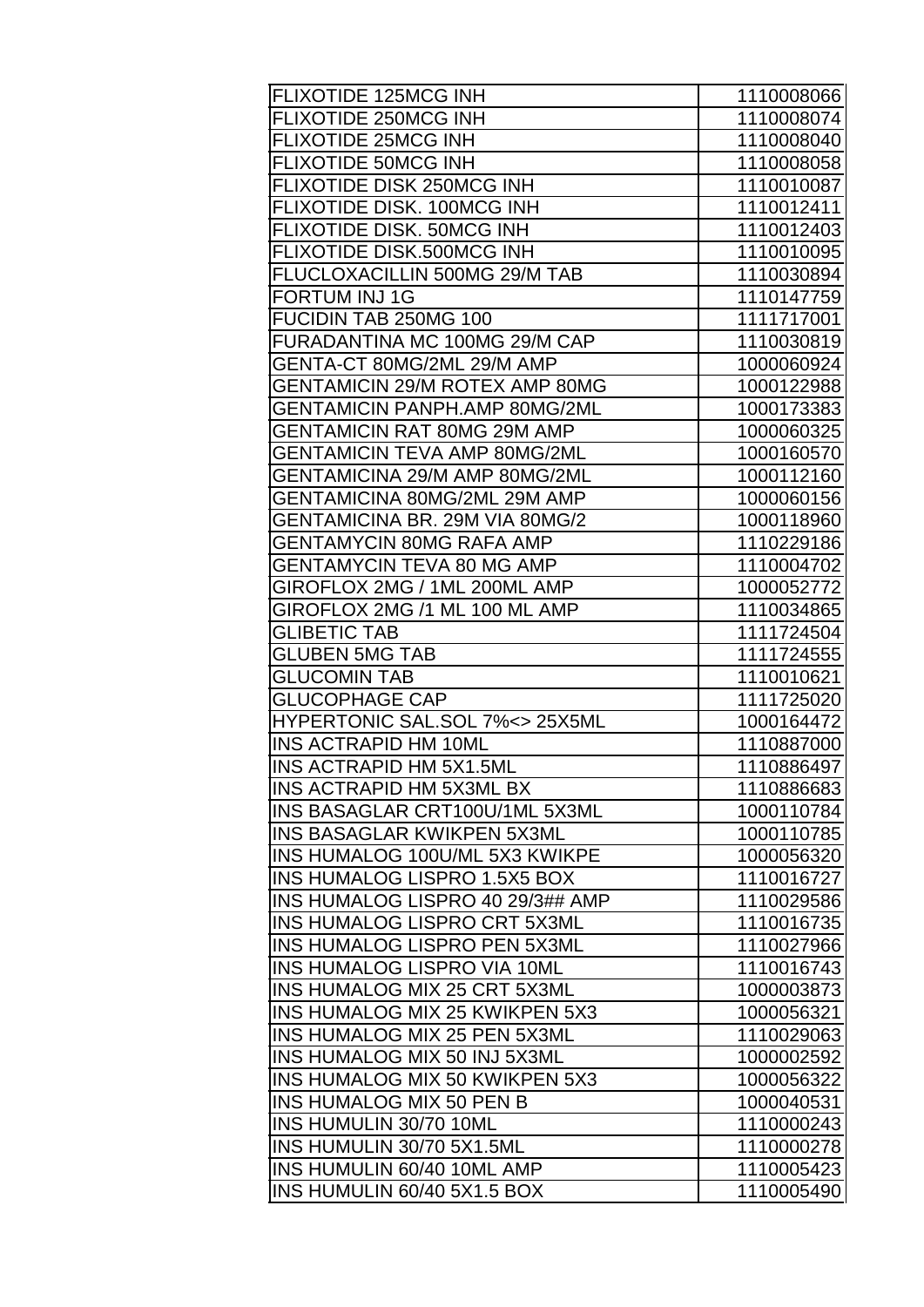| INS HUMULIN 60/40 5X3ML AMP     | 1110011962 |
|---------------------------------|------------|
| INS HUMULIN 70/30 5X3ML AMP     | 1110011954 |
| INS HUMULIN 80/20 10ML AMP      | 1110005407 |
| INS HUMULIN 80/20 5X3ML AMP     | 1110011946 |
| INS HUMULIN 80/20 BOX 5X1.5 AMP | 1110005482 |
| INS HUMULIN 90/10 10ML AMP      | 1110005393 |
| INS HUMULIN 90/10 5X3ML AMP     | 1110011938 |
| INS HUMULIN 90/10 BOX 5X1.5 AMP | 1110005466 |
| <b>INS HUMULIN LENTE 10ML</b>   | 1110000260 |
| INS HUMULIN N 5X1.5ML BX        | 1110000251 |
| <b>INS HUMULIN NPH 10ML</b>     | 1110886810 |
| INS HUMULIN NPH 5X3ML AMP       | 1110011920 |
| INS HUMULIN R 10ML              | 1110886802 |
| INS HUMULIN R 5X1.5ML BX        | 1110000286 |
| <b>INS HUMULIN R 5X3ML AMP</b>  | 1110011903 |
| INS HUMULIN ULTRALENTE 10ML     | 1110886861 |
| INS INSULATARD HM 100U/ML 5X3M  | 1110886705 |
| <b>INS INSULATARD HM 10ML</b>   | 1110887051 |
| INS INSULATARD HM 5X1.5ML       | 1110886489 |
| INS MIXTARD 30/70 5X1.5ML       | 1110886403 |
| INS MIXTARD HM 10/90 5X3ML      | 1110001894 |
| INS MIXTARD HM 20/80 5X3ML      | 1110001908 |
| INS MIXTARD HM 30/70 10ML       | 1110887078 |
| INS MIXTARD HM 30/70 5X3ML      | 1110886748 |
| INS MIXTARD HM 40/60 5X3ML      | 1110001916 |
| INS MIXTARD HM 50/50 5X3ML      | 1110001924 |
| <b>INS MONOTARD HM 10ML</b>     | 1110887019 |
| INS NOVOMIX 30 5X3ML FLEXP      | 1110030592 |
| <b>INS NOVORAPID 10ML AMP</b>   | 1110022395 |
| INS NOVORAPID FLEX PEN 5X3ML    | 1110035012 |
| INS NOVORAPID PENFILL 100U AMP  | 1110022409 |
| INS ULTRATARD HM 100/10ML       | 1110887086 |
| <b>ITRANOL 100MG CAP 14</b>     | 1110034814 |
| KALYDECO 29/3 GRA 75mg 56       | 1000138099 |
| KALYDECO TAB 150mg 56           | 1000096871 |
| KEFAZIM 29/M VIA 1G 10          | 1000134916 |
| LIKACIN 29/M 500MG/2ML AMP 50   | 1000105718 |
| LIPRAM 29/3 CAP                 | 1000004054 |
| <b>LOMUDAL CAP</b>              | 1110972091 |
| <b>LOMUDAL NASAL SPR</b>        | 1110003617 |
| LOMUDAL NEBULISER SOL           | 1110972253 |
| LOSEC 20MG CAP 30               | 1110685300 |
| LOXAVIT 250MG CAP               | 1110655010 |
| LOXAVIT 500MG CAP               | 1110655029 |
| LYO-DROL 29/M VIA 1G            | 1000160237 |
| LYO-DROL 29/M VIA 500MG         | 1000160236 |
| MACLIVAN 500MG/125MG TAB 20(D   | 1000097937 |
| MACLIVAN SUS 250MG/5ML 100 (D)  | 1000098112 |
| MACLIVAN SUS 400MG/5ML 35ML(D)  | 1000098192 |
| MACLIVAN SUS 400MG/5ML 70ML(D)  | 1000098271 |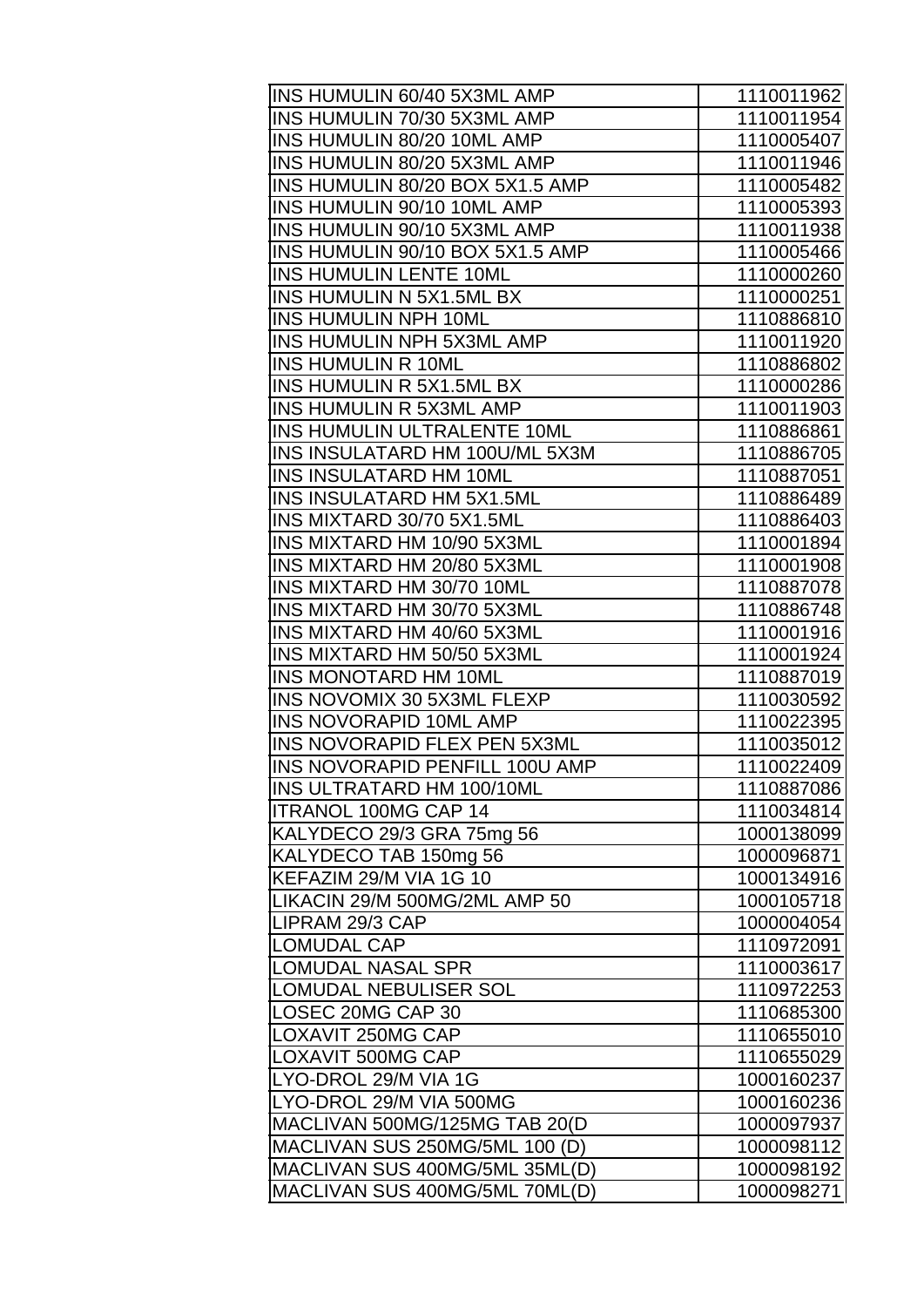| MACRODANTIN 0.1 CAP            | 1110677766 |
|--------------------------------|------------|
| <b>MACRODANTIN 50MG CAP</b>    | 1110682905 |
| MERO-AVENIR VIA 1000MG         | 1000116308 |
| MERO-AVENIR VIA 500MG 10       | 1000118688 |
| <b>MERONEM INJ 1G 10</b>       | 1110012462 |
| MEROPENEM 1000MG/ML AMP        | 1000087422 |
| MEROPENEM 500MG/ML AMP         | 1000087423 |
| <b>MEROPENEM VIA 1G 10</b>     | 1000161168 |
| MEROPENEM/ANFARM 1 GR INJ(10)  | 1000093150 |
| MEROPENEM/ANFARM 500MG INJ(10) | 1000093149 |
| <b>METFORMIN 29/M TAB</b>      | 1110034873 |
| METFORMIN INOVAMED TAB 850MG   | 1000161338 |
| METFORMIN RATIO 29/M TAB 850MG | 1110015119 |
| METFORMIN-TEVA 850MG TAB 30    | 1110028040 |
| METILPREDNISOLONA 29/M VIA 1G  | 1000160232 |
| METILPREDNISOLONA 29M VIA500MG | 1000160231 |
| <b>MICAL SYR</b>               | 1110011245 |
| <b>MICAL TAB</b>               | 1110025750 |
| MICRO KALIUM 29/M CAP600MG 50  | 1000127544 |
| MINOCIN 50 CAP                 | 1110678703 |
| MINOCLIN 50 CAP                | 1110006209 |
| MINOCYCLINE RAFA CAP 50MG 30   | 1110006330 |
| <b>MOVEX SOL</b>               | 1110007027 |
| <b>MOVEX TAB</b>               | 1110007035 |
| <b>MOXYPEN 125MG SYR</b>       | 1110004907 |
| MOXYPEN CAP 250MG 10(D)        | 1110004508 |
| MOXYPEN CAP 500MG 10(D)        | 1110004524 |
| MOXYPEN CAP 500MG 20(D)        | 1000076673 |
| MOXYPEN FORTE 250MG/5ML 100(D) | 1000060732 |
| MOXYPEN SUS 250MG/5ML 60ML(D)  | 1110004915 |
| MOXYVIT 125MG SYR              | 1111396612 |
| MOXYVIT CAP 250MG 20(D)        | 1110004605 |
| MOXYVIT CAP 500MG 20(D)        | 1110004613 |
| MOXYVIT FORTE 250MG/5ML(100)D  | 1000103267 |
| MOXYVIT SUS 250MG/5ML 60ML(D)  | 1111396620 |
| MUCOCLEAR 3%(60)<><>SOL INH    | 1000098028 |
| MUCOCLEAR 6%(60)<><> SOL INH   | 1000070119 |
| <b>MUCODEX TAB</b>             | 1110013388 |
| MUCOLIT 250MG/4ML 110 ML SYR   | 1110003080 |
| <b>MUCOLIT CAP</b>             | 1110650000 |
| MUCOMED 250MG/5ML SYR          | 1110026188 |
| MUCOMYST 10ML SOL              | 1111023182 |
| MUCOMYST 2ML SOL               | 1110002807 |
| MUCOMYST 5ML 29/M SOL          | 1110029900 |
| NACL 0.9% 50ML VIAFLO NON PVC  | 1000083770 |
| <b>NEBCIN 20MG AMP</b>         | 1110435240 |
| <b>NEBCIN 80MG AMP</b>         | 1110435320 |
| NEBIDO VIAL 1000MG/4ML         | 1000094049 |
| <b>OFLODEX TAB</b>             | 1110026226 |
| OFLOXACIN 200MG (10) TAB       | 1000087928 |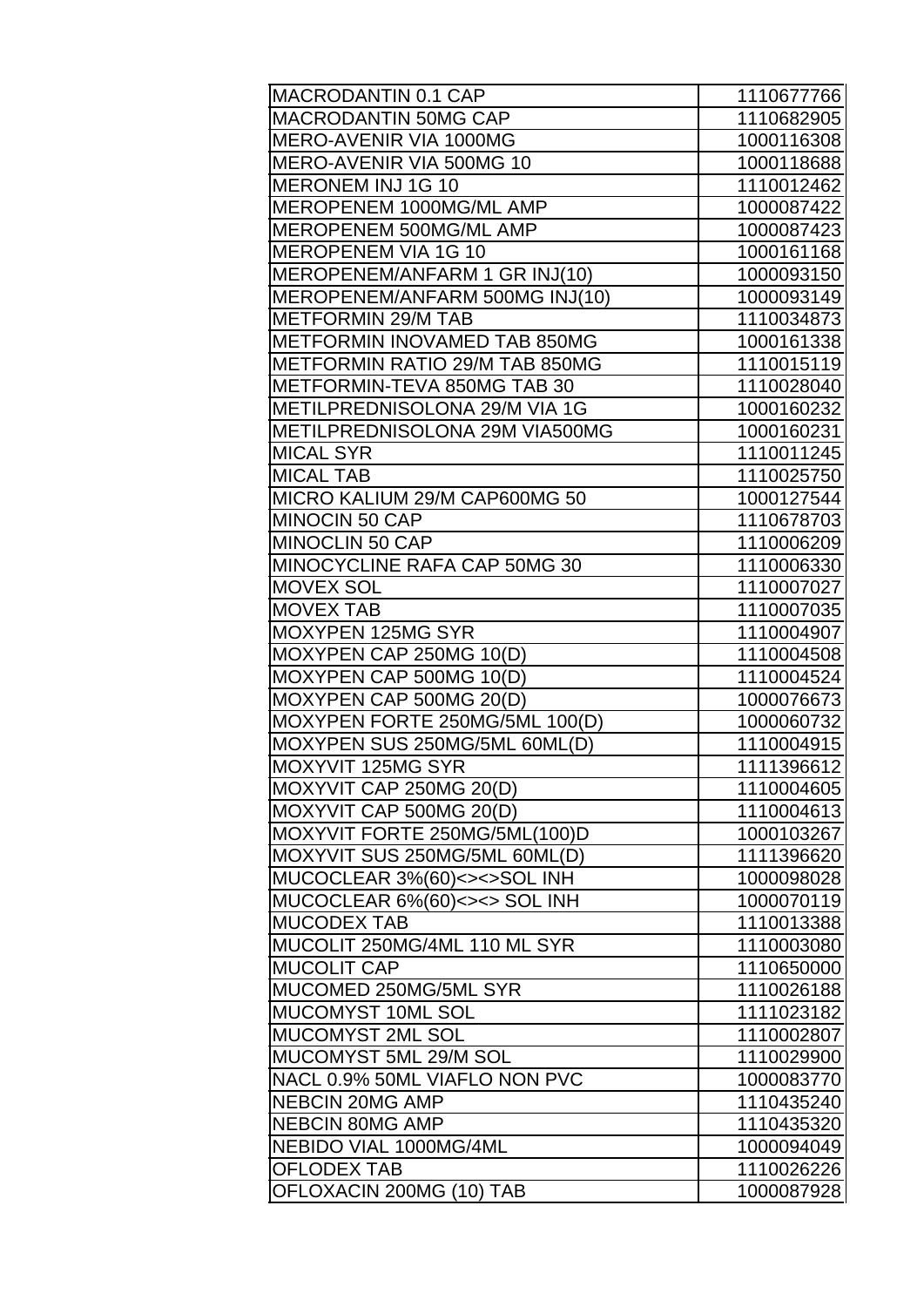| OFLOXACIN TEVA 200MG (20) TAB                                | 1000067123               |
|--------------------------------------------------------------|--------------------------|
| <b>OMEPRADEX 10MG CAP</b>                                    | 1110023847               |
| <b>OMEPRADEX 20MG CAP</b>                                    | 1110021569               |
| OMEPRAZOLE ® ORAL SUS 2MG/1ML                                | 1000078641               |
| ORBENIL 125MG/5ML SYR                                        | 1111390096               |
| ORBENIL 250MG CAP                                            | 1110004842               |
| ORBENIL 250MG/5ML SYR                                        | 1110000995               |
| ORBENIL 500MG CAP                                            | 1110004850               |
| ORKAMBI TAB 100mg/125mg 112                                  | 1000127533               |
| ORKAMBI TAB 200mg/125mg 112                                  | 1000127233               |
| <b>ORSINON TAB</b>                                           | 1112162089               |
| <b>PANCREASE CAP</b>                                         | 1110687052               |
| PENIBRIN 500MG CAP                                           | 1110004834               |
| PENICILLIN V.K.29M SUS 250MG/5                               | 1000112998               |
| PEN-RAFA VK 500 MG TAB (D)                                   | 1000042297               |
| PEN-RAFA VK SUS 250MG/5ML(D)                                 | 1000042298               |
| PLUS KALIUM 29/M TAB 600MG 40                                | 1000127545               |
| PREDNISOLONE 15MG/5ML 29/M 240                               | 1110030932               |
| PREDNISOLONE 15MG/5ML 60M                                    | 1110019262               |
| PREDNISONE TAB 1MG 100                                       | 1111998167               |
| PREDNISONE TAB 20MG 30                                       | 1111998264               |
| PREDNISONE TAB 5MG 30                                        | 1111998183               |
| PREDNITONE 20MG TAB                                          | 1110006390               |
| <b>PREDNITONE 5MG TAB</b>                                    | 1110006403               |
| PRELONE 15MG/5ML 240ML SYR.                                  | 1110020910               |
| PRIMACINE 250MG/5ML 29/M SUSP                                | 1000081632               |
| PRIMACINE 250MG/5ML SF 29M SUS                               | 1000063852               |
| PULMOSAL<>SOL INH 7%/4ML 60                                  | 1000119649               |
| PULMOTIDE 200MCG INH                                         | 1110019700               |
| PULMOTIDE 50MCG INH                                          | 1110019718               |
| PULMOZYME RESP SOL 2.5mg/2.5mL 30X2.5mL                      | 1110003994               |
| <b>PYOSTACINE TAB</b>                                        | 1112006958               |
| QVAR 100 MCG/DOSE AUTOHALER                                  | 1000046758               |
| <b>QVAR 50 MCG/DOSE AUTOHALER</b>                            | 1000046757               |
| QVAR AEROSOL 100MCG INH                                      | 1000083220               |
| <b>QVAR AEROSOL 50MCG INH</b>                                | 1000083219               |
| RAFAPEN V.K SUS 250MG/5ML (D)                                | 1111401128               |
| RAFAPEN V.K. 125 SYR                                         | 1111401047               |
| RAFAPEN V.K. FORTE 0.5 TAB (D)<br>RAFAPEN V.K. MEGA TAB      | 1111960623               |
|                                                              | 1110005334               |
| RAFAPEN V.K. O.250 TAB                                       | 1111960615               |
| RELVAR ELLIPTA 184/22MCG INH<br>RELVAR ELLIPTA 92/22 MCG INH | 1000094050<br>1000094051 |
|                                                              |                          |
| <b>REOLIN EFFERV. TAB</b><br>RESPRIM FORTE 160MG/800MG TAB   | 1110027176<br>1110004940 |
| RESPRIM(40+200)MG/5ML SYR 100                                | 1000039581               |
| RESPRIM(40+200)MG/5ML SYR 50ML                               | 1110004923               |
| RIFADIN 29/M ORALSUS 100MG/5ML                               | 1110018630               |
| <b>RIFADIN 300 MG 29/M (100)CAP</b>                          | 1000037411               |
| RIFADINE 300MG 29/M CAP                                      | 1110021259               |
|                                                              |                          |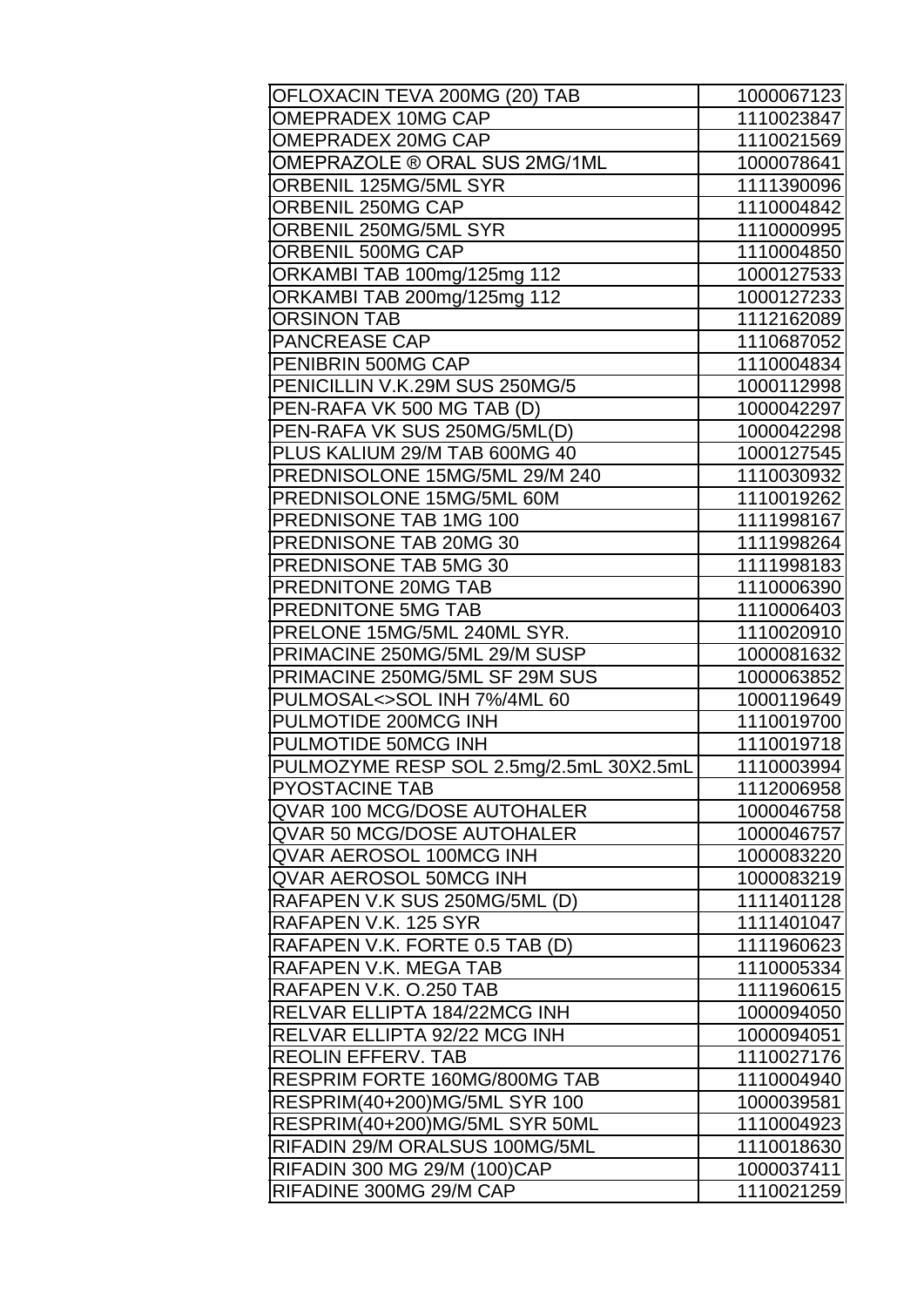| RIFALDIN 100MG/5ML 29/M SYR    | 1000072973 |
|--------------------------------|------------|
| RIFAMPICIN 150MG 29/M CAP      | 1110026641 |
| RIFAMPICIN 29/M CAP 150MG 100  | 1000100403 |
| RIFAMPICIN 29/M CAP 300MG 100  | 1000100404 |
| RIFAMPICIN 300MG 29/M CAP      | 1110030762 |
| RIFAMPICIN LAB. 29/M 150MG CAP | 1000082415 |
| RIFAMPIN 29/M150MG (100)CAP    | 1000083569 |
| RIFASYNT 29/M CAP 300MG 100    | 1000170060 |
| RIMACTAN 300MG CAP 29/3        | 1110694261 |
| ROXO TAB 150MG 10(D)           | 1110023022 |
| <b>ROXO TAB 150MG 20(D)</b>    | 1000054212 |
| RSV HYPERTONIC SALINE SOL 3%   | 1000090794 |
| RULID TAB 150MG 10(D)          | 1110005237 |
| RULID TAB 150MG 20(D)          | 1000060728 |
| SALBUTAMOL TEVA 100MCG INH     | 1000079453 |
| SALBUTRIM 0.1MG CFC FREE INH   | 1000084575 |
| SALINE INF 0.9% 150ML          | 1000083165 |
| <b>SEPTAX 1GM AMP</b>          | 1000026947 |
| SERETIDE 50/100MCG DISKUS      | 1110027192 |
| SERETIDE 50/250 DISKUS INH     | 1110027168 |
| SERETIDE 50/500 DISKUS INH     | 1110027206 |
| SEREVENT 50MCG DISKUS INH      | 1110008694 |
| SEREVENT CFC FREE INH          | 1110003064 |
| SIRAN 200 EFFERVESCENT TAB     | 1110003293 |
| <b>SIRAN SACHET GRAN</b>       | 1110003315 |
| SLOW K TAB 600MG 100           | 1112100059 |
| SOD.CHLORIDE 0.9% 100ML AMP    | 1196000042 |
| SOD.CHLORIDE 0.9% 10ML         | 1110316070 |
| SOD.CHLORIDE 0.9% 150ML        | 1196000069 |
| SOD.CHLORIDE 0.9% 20ML         | 1110316097 |
| SOD.CHLORIDE 0.9% MINIPLA 10ML | 1000098370 |
| SODIUM CHLORIDE (S.L.E) 10ML   | 1110034431 |
| SODIUM CHLORIDE 0.9% 100ML     | 1000169929 |
| SODIUM CHLORIDE 0.9% 100ML AMP | 1000023773 |
| SODIUM CHLORIDE 0.9% NPVC100ML | 1000083163 |
| SODIUM CHLORIDE 0.9%NPVC 100ML | 1000083774 |
| SODIUM CHLORIDE 500MG TAB      | 1111883017 |
| SODIUM CHLORIDE(S.L.E)20ML AMP | 1110031378 |
| SOLU MEDROL 125MG I.V I.M AMP  | 1110004478 |
| SOLU MEDROL 1GM I.V I.M AMP    | 1110004494 |
| SOLU MEDROL 40MG I.V I.M AMP   | 1110406142 |
| SOLU MEDROL 500MG I.V I.M AMP  | 1110004486 |
| SOLU-MEDRONE 29/M VIA 500MG    | 1000159553 |
| <b>SOLVEX 100ML ELIXIR</b>     | 1110003803 |
| <b>SOLVEX SOL</b>              | 1111292752 |
| <b>SOLVEX TAB</b>              | 1112103074 |
| SPORANOX 100MG CAP 14          | 1110673531 |
| STEROCORT 4MG TAB              | 1112174176 |
| SULFATRIM FORTE 160/800G TA 20 | 1112051007 |
| SYMBICORT TURB. 80/4.5MCG I    | 1110026749 |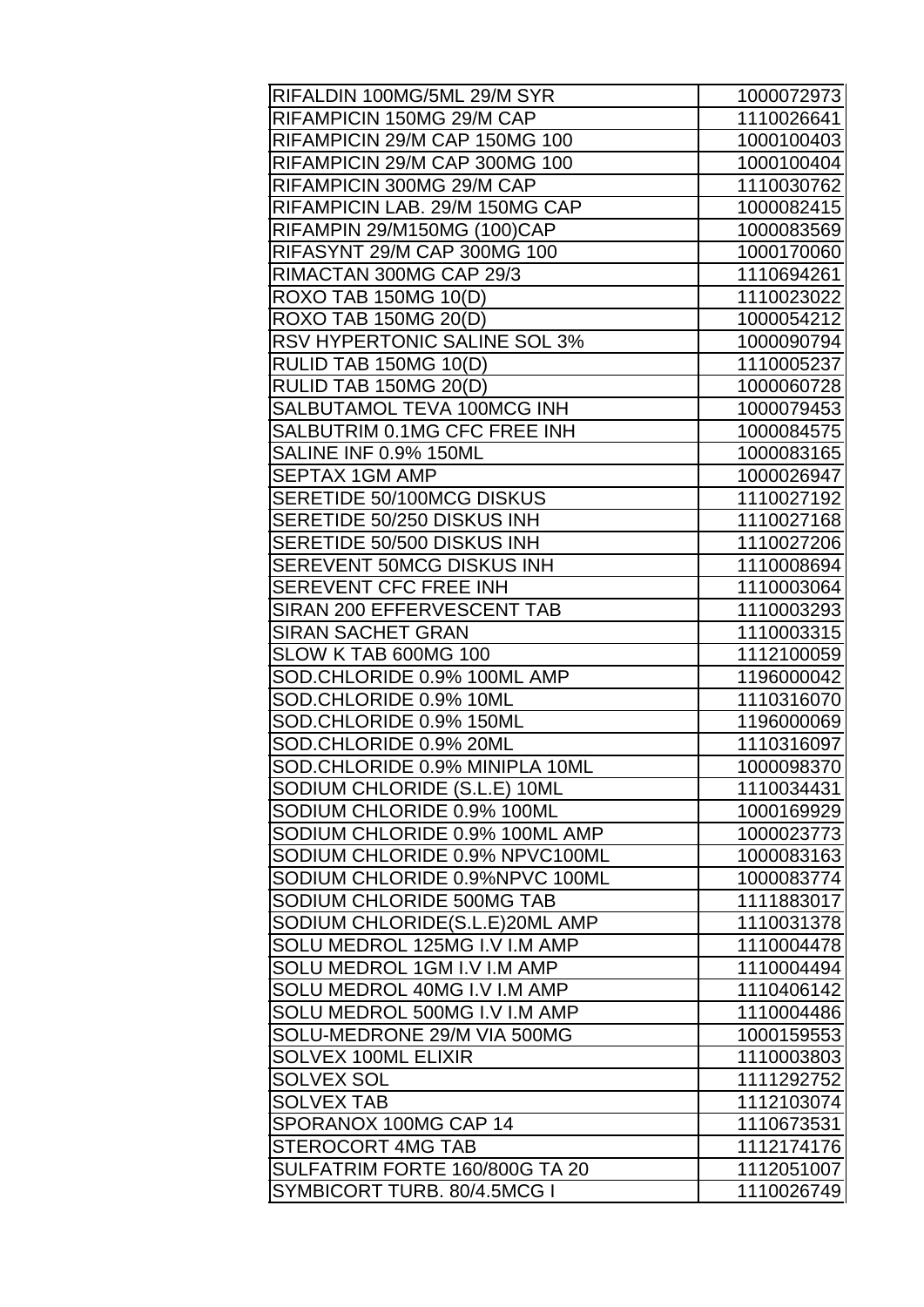| SYMBICORT TURB.160/4.5MCG INH              | 1110025696 |
|--------------------------------------------|------------|
| SYMBICORT TURB.320 MCG/9MCG                | 1000006650 |
| SYMDEKO 29/M TAB 100mg/150mg 56            | 1000146339 |
| SYMDEKO 29/M TAB 50mg/75mg 56              | 1000159264 |
| TARIVID 200MG 10 TAB                       | 1110025360 |
| <b>TARIVID TAB</b>                         | 1111921008 |
| TERBULIN RESP SOL 10MG/1ML 15M             | 1110007000 |
| TERBULIN SYR 1.5MG/5ML 110ML               | 1110007019 |
| <b>TESTOVIRON DEPOT 250MG AMP</b>          | 1110429193 |
| TEVACYCLINE 250MG CAP                      | 1110701063 |
| <b>TILADE INHALER</b>                      | 1111059004 |
| TOBI 29/M SOL FOR INH 300mg/5mL 56X5mL     | 1000001069 |
| TOBI PODHALER 29/M CAP 28mg 224            | 1000074788 |
| TOBRAMYCIN 29/M AMP                        | 1000039430 |
| TOBRAMYCIN 29M VIA40MG/1ML 2ML             | 1000127968 |
| TOBRAMYCIN HOSP.29/M VIA 80MG              | 1000084675 |
| TRIKAFTA 29/M TAB 84                       | 1000175295 |
| URSOBIL 29/M TAB 300MG 20                  | 1000150096 |
| URSOLIT 100 MG (60) TAB                    | 1000054957 |
| URSOLIT 100 MG TAB                         | 1112192905 |
| <b>URSOLIT 300MG TAB</b>                   | 1110006306 |
| UVAMIN RETARD 29/M 100MG CAP               | 1110018460 |
| <b>VANCOAVENIR VIA 1G</b>                  | 1000105269 |
| VANCOAVENIR VIA 1G 10                      | 1000129420 |
| VANCOAVENIR VIA 500MG                      | 1000105193 |
| VANCOAVENIR VIA 500MG 10                   | 1000129419 |
| VANCOMYCIN 500MG 29/M AMP                  | 1110021593 |
| VANCOMYCIN ES 500MG AMP                    | 1110005814 |
| VANCOMYCIN MERCK 1GM VIA                   | 1110026170 |
| VANCOMYCIN MERCK 500MG AMP                 | 1110029624 |
| VANCOMYCINE MYLAN 1GM VIA                  | 1000081848 |
| VANCO-TEVA VIA 1G                          | 1000057961 |
| VANCO-TEVA VIA 500MG                       | 1110005806 |
| <b>VENTOLIN CFC FREE INH</b>               | 1110020856 |
| <b>VENTOLIN INHALER</b>                    | 1112443762 |
| <b>VENTOLIN RESP SOL 20ML</b>              | 1111295786 |
| VFEND (VORICONAZOLE) PWD FOR ORAL SUS <> 4 | 1000018760 |
| <b>VFEND TAB &lt;&gt;&lt;&gt; 200MG</b>    | 1110027079 |
| VFEND TAB <><> 50MG                        | 1110027060 |
| <b>VIAREX INHALER</b>                      | 1112444220 |
| VIBRACINA 29/M 50MG/5ML SYR (D             | 1111409536 |
| VICROM 5MG INH                             | 1110006756 |
| VITAPEN 500MG CAP                          | 1110642113 |
| V-PEN 500MG TAB (D)                        | 1110011601 |
| XOLAIR <><> INJ. 150MG                     | 1110033443 |
| ZERODIAR 80MG/2ML 29/M AMP                 | 1110028806 |
| ZETO TAB<><> 250MG 6                       | 1110018533 |
| ZINNAT 125MG 100ML SYR                     | 1111388660 |
| ZINNAT 125MG 50ML SYR                      | 1111388652 |
| ZINNAT 125MG TAB                           | 1111549001 |
| ZINNAT 250MG TAB                           | 1111549036 |